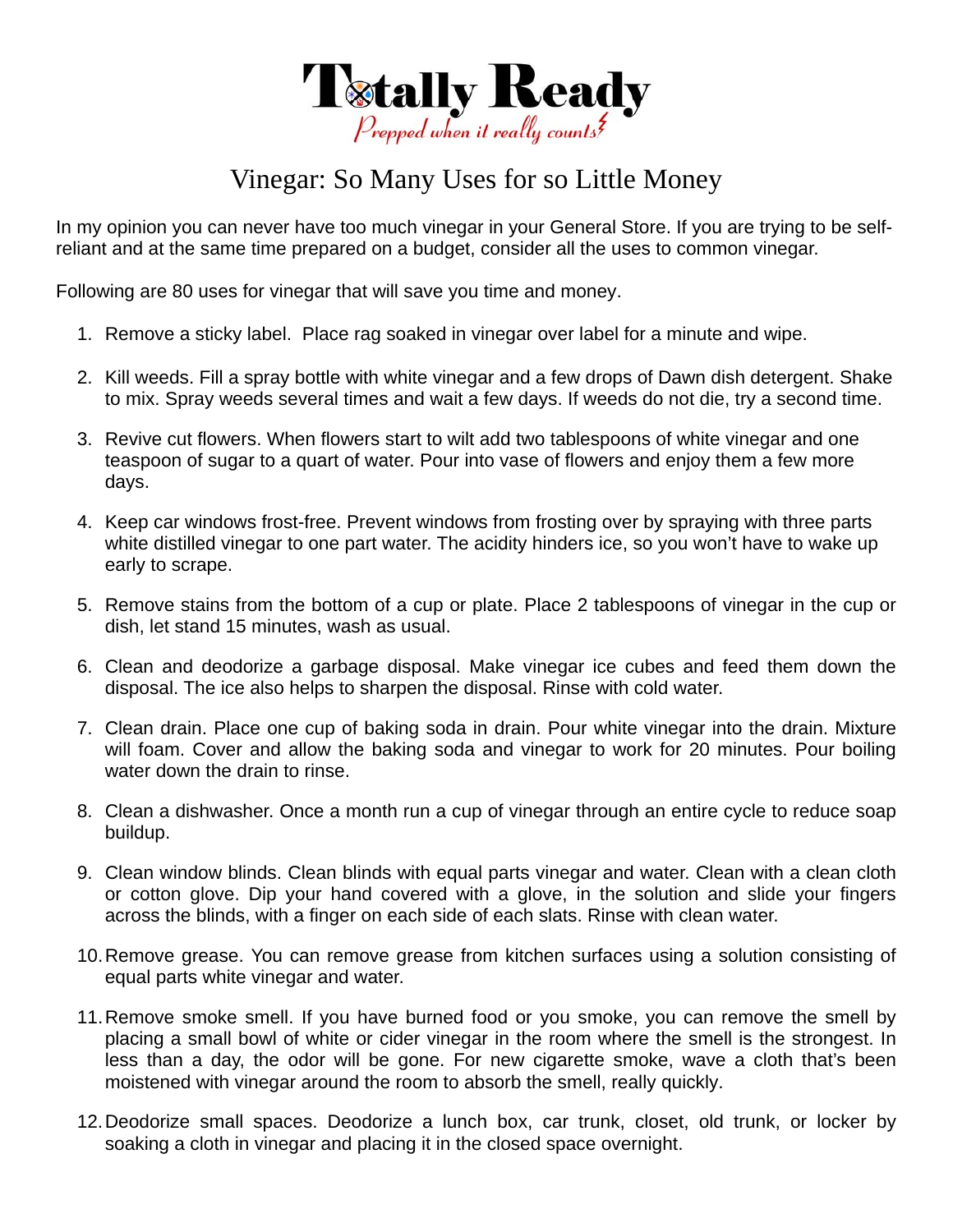

- 13. Clean the fridge. Clean the shelves and walls with a solution of half water and half vinegar. Not only will the fridge be clean but it will also smell fresh.
- 14. Clean exhaust fans. Wipe grease off exhaust fan grids, the inside of your oven, or anywhere grease gathers with a sponge soaked in white distilled vinegar.
- 15. Clean after a flood. Vinegar used as a disinfectant will kill most germs except salmonella.
- 16. Steam clean a microwave**.** Fill a small bowl with equal parts hot water and vinegar. Place bowl in the microwave on high for 5 minutes. The steam will loosens any spills making clean up quick and easy.
- 17. Kill bathroom germs. Spray full-strength vinegar around the sink and tub. Wipe clean with a damp cloth.
- 18. In the bathroom. Pour 2 cups white distilled vinegar into the toilet bowl. Let sit several hours or overnight. Scrub well with a toilet brush and flush.
- 19. Get rid of mildew stains. Apply full strength vinegar to heavy mildew stains or dilute half and half with water for lighter stains. To help prevent mildew from forming on rugs and carpets mist the back with full strength white vinegar in a spray bottle.
- 20. Clean a teakettle. Boil 2 cups water and 1cup vinegar, one minute. Dump water, rinse and wipe clean.
- 21. Clean chrome or stainless steel. Spray with full strength vinegar and buff it to a high shine with a soft cloth.
- 22. Clean a coffeemaker. Fill reservoir with 50/50 white vinegar and water mixture and run through a brewing cycle. Follow up by running though two cycles using water.
- 23. Clean grout. Spray full-strength white vinegar on grout, let sit 10 few minutes and scrub it with an old toothbrush.
- 24. Spray shower doors with full-strength white vinegar after you've squeegeed the glass. It will help release the hard water deposits so they don't remain on the glass.
- 25. Clean showerhead. If your showerhead gets clogged with mineral deposits, soak for 20 minutes in a mixture of  $\frac{1}{2}$  cup vinegar and 1 quart water.
- 26. Clean spots off faucets. To get rid of lime buildup, make a paste of 1 teaspoon vinegar and 2 tablespoons salt. Apply to sink fixtures and rub with a soft cloth.
- 27. Wash windows. Spray windows with white vinegar and dry with a page from your newspaper.
- 28. Kill fruit flies. Place a small, low, bowl of vinegar on the counter near the area overwhelmed by fruit flies. In a few hours they will be floating in the vinegar.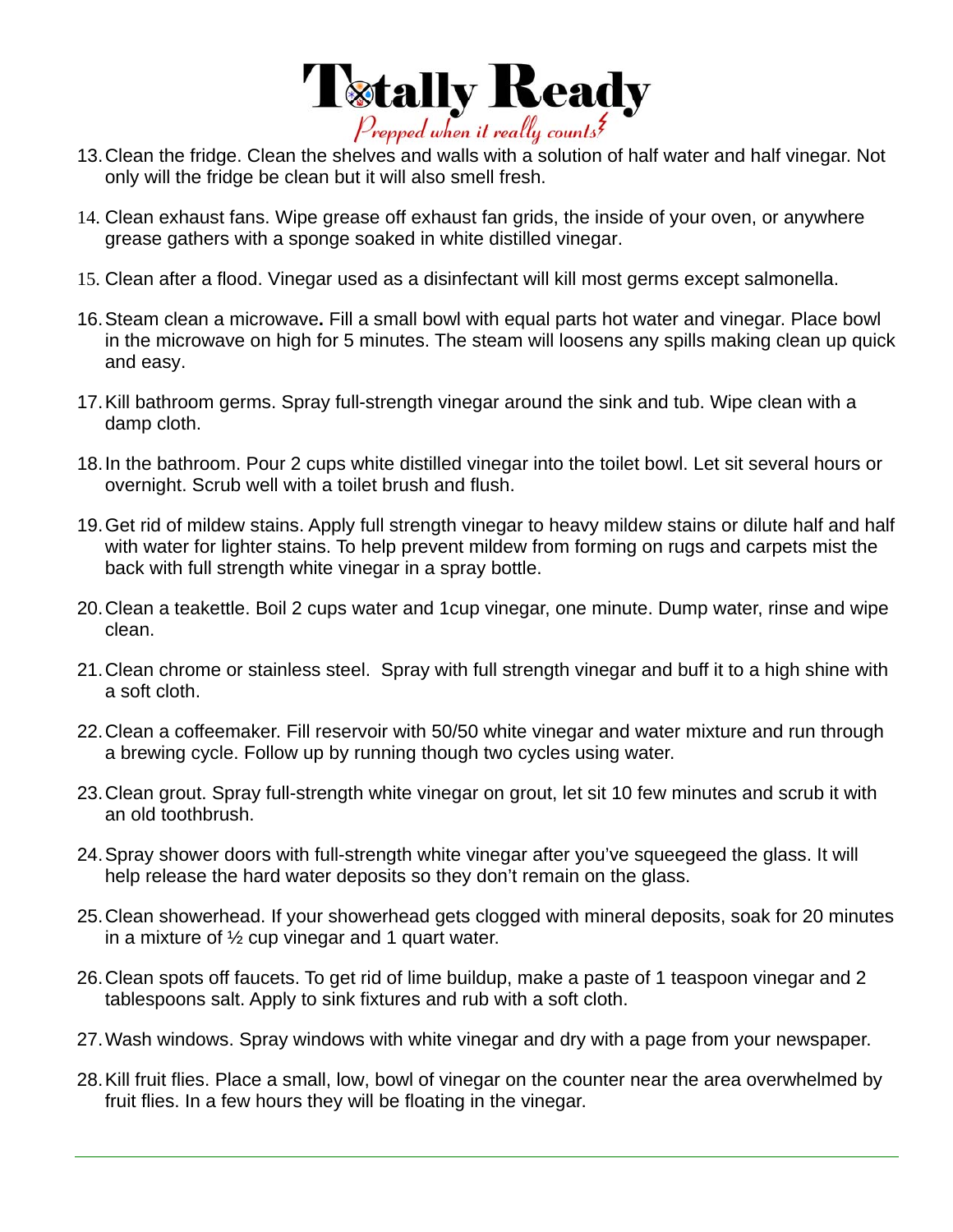

- 29. Shine silverware or silver jewelry. Soak silver in one half cup of white vinegar and two tablespoons of baking soda for three hours. Rinse with cold water and dry thoroughly with a soft cloth.
- 30. Clean piano keys with a solution of equal parts vinegar and water. Use a damp cloth as you don't want water between the keys. Wipe each key gently and dry immediately. Leave piano keyboard open for several hours after cleaning.
- 31. Remove wax. If you get melted candle wax on your wood furniture or floors, gently wipe away with a cloth soaked in a solution of equal parts white vinegar and water.
- 32. Remove water rings on tables. Combine equal parts of vinegar and olive oil and apply with a soft, clean, cloth. Wipe over the stain in the direction of the wood grain. Use a clean cloth to polish. For leather water rings, use a sponge and full strength white vinegar to remove the stain.
- 33. Disguise wood scratches. Combine white or cider vinegar and a few drops of iodine in a small jar. Paint over wood scratches with a small brush. Match the shade of your wood by using more iodine or more vinegar.
- 34. Erase crayon. Dip a toothbrush in white vinegar and gently scrub crayon.
- 35. Renew sponges and dishcloths. Placing in just enough water to cover. Then add 1/4 cup white distilled vinegar. Let them soak overnight. Sponges are very germy so do this on a regular basis.
- 36. Clean bricks. Wipe bricks with a mixture of one cup of vinegar per gallon of hot water.
- 37. Brighten wood paneling. Mix together one pint warm water, two tablespoons olive oil, and four tablespoons white vinegar. Mix well. Apply to paneling with a clean cloth. Wait five minutes and polish using a clean soft cloth.
- 38. Clean carpet or rug. For a dingy carpet brush with a broom that has been dipped in a solution of one gallon of water and one cup of white vinegar.
- 39. Remove carpet stains. Combine a half cup of white vinegar and two tablespoons of salt and gently rub into get carpet stains out. For tough carpet stains, add two tablespoons of borax to the mixture.
- 40. Reduce bubbles in a steam cleaner. Add 1/4 cup white distilled vinegar to water. Use the same amount in the rinse water to remove soap residue.
- 41. Clean an iron. Fill the water chamber with a solution of equal parts white distilled vinegar and distilled water. Set it in an upright position and let it steam for about 5 minutes. When the iron is cool, rinse the tank with water, refill and shake water through the vents onto an old cloth. Heat iron and steam test before using.
- 42. Remove ironing scorch marks. Rub scorched area with a warm solution of equal parts white vinegar and salt. For stubborn marks use a cloth dampened with full-strength white vinegar.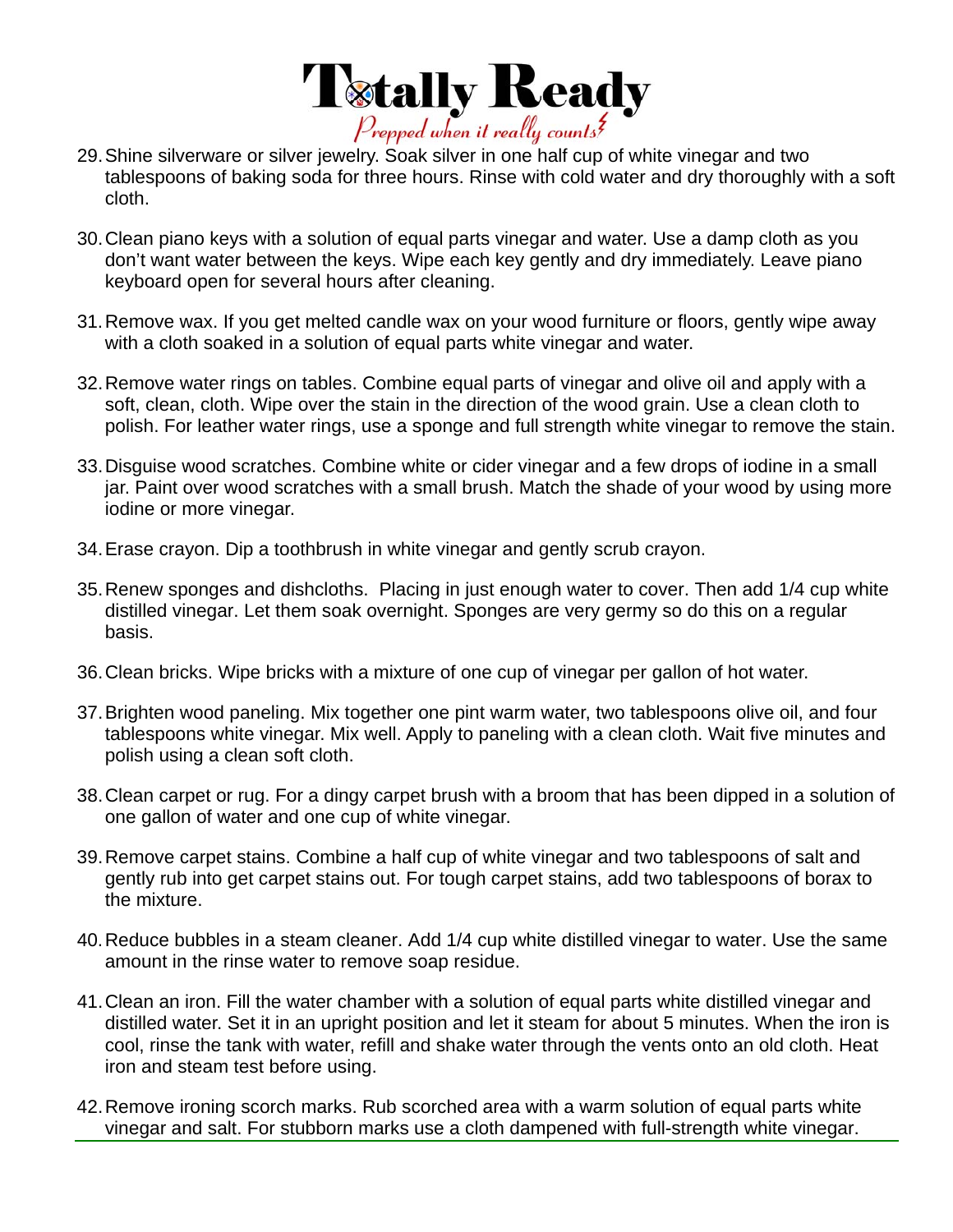

- 43. Eliminate tiny holes along the hemline. When hemming a garment and you need to remove the old hem moisten a cloth with white distilled vinegar, placing it under the fabric and iron.
- 44. Fluff wool sweaters. Drop in a couple of capfuls of vinegar during the rinse cycle for an extrasoft feel.
- 45. Fabric softener. Add ½ cup of white distilled vinegar to your wash cycle. The acid reduces static and keeps dryer lint from sticking to your clothes.
- 46. Whiten clothes. Add ½ cup white vinegar to the rinse cycle and it will remove soap residue from the wash, brightening colored clothes and whitening whites.
- 47. Remove stains. Get the stains out of old socks and clothes by soaking them in a vinegar solution. Add 1 cup of white vinegar to a large pot of water, bring to a boil, turn off heat and drop in the stained clothes. Be sure the clothing can be washed in hot water. Let items soak overnight. Wash as normal.
- 48. Under arm stains. Rub gently with vinegar to remove antiperspirant stains.
- 49. Give new life to paint brushes. To remove old paint, place brushes in a pot with vinegar. Soak for an hour, then turn on the stove and bring the vinegar to a simmer for 15 minutes. Rinse.
- 50. Remove paint from windows. Spray undiluted, hot white vinegar onto paint. Give vinegar time to soften the paint before removing with a razor blade.
- 51. Painting concrete. Before painting old concrete, clean with full-strength white distilled vinegar. Let it air dry.
- 52. Loosen a screw. Pour vinegar onto the screw, let sit a few seconds, and unscrew.
- 53. Remove gum**.** Heat a small bowl of vinegar in the microwave until very warm, not boiling. Pour warm vinegar over gum, saturating the area. Remove with the unsharpened side of a knife.
- 54. Clean your grill. Spray white distilled vinegar on ball of aluminum foil and scrub the grate.
- 55. Discourage ants. Spray undiluted white vinegar outside doorways, windowsills, and anywhere you notice ants coming in.
- 56. Revitalize your can opener. Clean the wheel using an old toothbrush and white vinegar.
- 57. Shiny hair for pets. Mix one cup white distilled vinegar and one quart water. Spray your dog and brush. Less expensive than pet care products and helps repel pests such as fleas and ticks.
- 58. Eliminate litter-box odor. Pour white distilled vinegar into the empty litter box to cover the entire bottom. Let stand for 20 minutes, rinse with cold water.
- 59. Clean up after pets. Mix ¼ cup vinegar and 1 quart of water. Using a clean cloth saturate the cloth and blot at the stain. Continue until it disappears.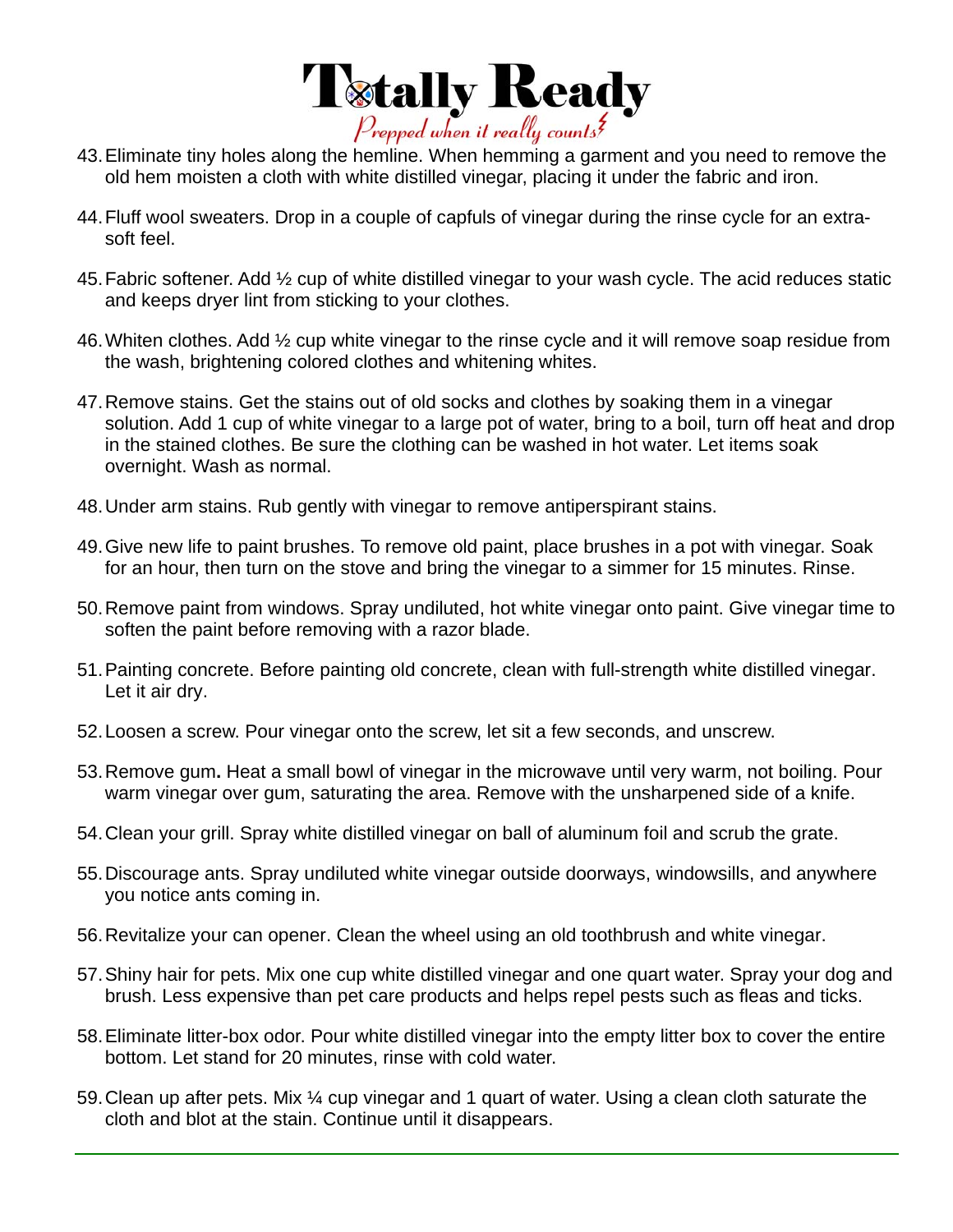

- 60. Relieve sunburn pain. Soak a clean wash cloth in apple cider vinegar. Place over sun burned area. If you have a large area, add 1-2 cups apple cider vinegar to your bath water and soak.
- 61. Treat oily hair. Vinegar is a good degreaser for oily hair because it helps adjust pH levels. Shampoo your hair as usual, rinse, then pour 1/4 cup over it and rinse again.
- 62. Brighten your hair. Remove hair product buildup by rinsing hair with a tablespoon of vinegar once a month.
- 63. Relax in the bath. Add ½ cup of vinegar to warm bath water. The vinegar removes dead skin, leaving you feeling soft and smooth.
- 64. Relieve itching. Soak a cotton ball in white vinegar and dab on mosquito bites and insect stings.
- 65. Stop nose bleeds. Dampen a cotton ball and place in nostril.
- 66. Soothe bruises. Soak cotton ball in white vinegar and place on bruise. Reduces blueness and aids in healing.
- 67. Whiten your teeth. Brush your teeth once a week with white distilled vinegar. Dip your toothbrush into the vinegar and brush thoroughly.
- 68. Make nail polish last longer. Before you apply polish wipe your nails with a cotton ball soaked in white distilled vinegar. The clean surface will help your manicure last longer.
- 69. Renew a loofah. Soak loofah in equal parts vinegar and water for 24 hours to dissolve soap residue and disinfect. Rinse in cold water.
- 70. Soften your feet. If you have cracked heals and calluses soak your feet for 20 minutes a day in one part vinegar to two parts warm water. The vinegar removes dead skin, leaving your feet soft and smooth. After a few days you will see a big improvement.
- 71. Replace lemon juice in a recipe. Use 1/2 teaspoon of vinegar in place of 1 teaspoon of lemon juice.
- 72. Keep peeled potatoes from turning brown. Cover with water and 2 tablespoons white vinegar.
- 73. Remove fruit and berry stains from hands by washing hands with white vinegar.
- 74. Add moisture to a chocolate cake, from scratch or boxed. Add 1 teaspoon white vinegar to recipe or mix, and bake as usual.
- 75. Kill bacteria in meat. Marinating in vinegar kills bacteria and tenderizes the meat. Create a marinade of ¼ cup balsamic vinegar and a blend of favorite herbs and spices. I like balsamic and garlic, keep it simple. Let meat sit, turning occasionally 2-24 hours, depending on how strong you want the flavor, cook without rinsing.
- 76. Flaky pie crust. Add a teaspoon of vinegar to the ice water in your recipe for a flakier crust.